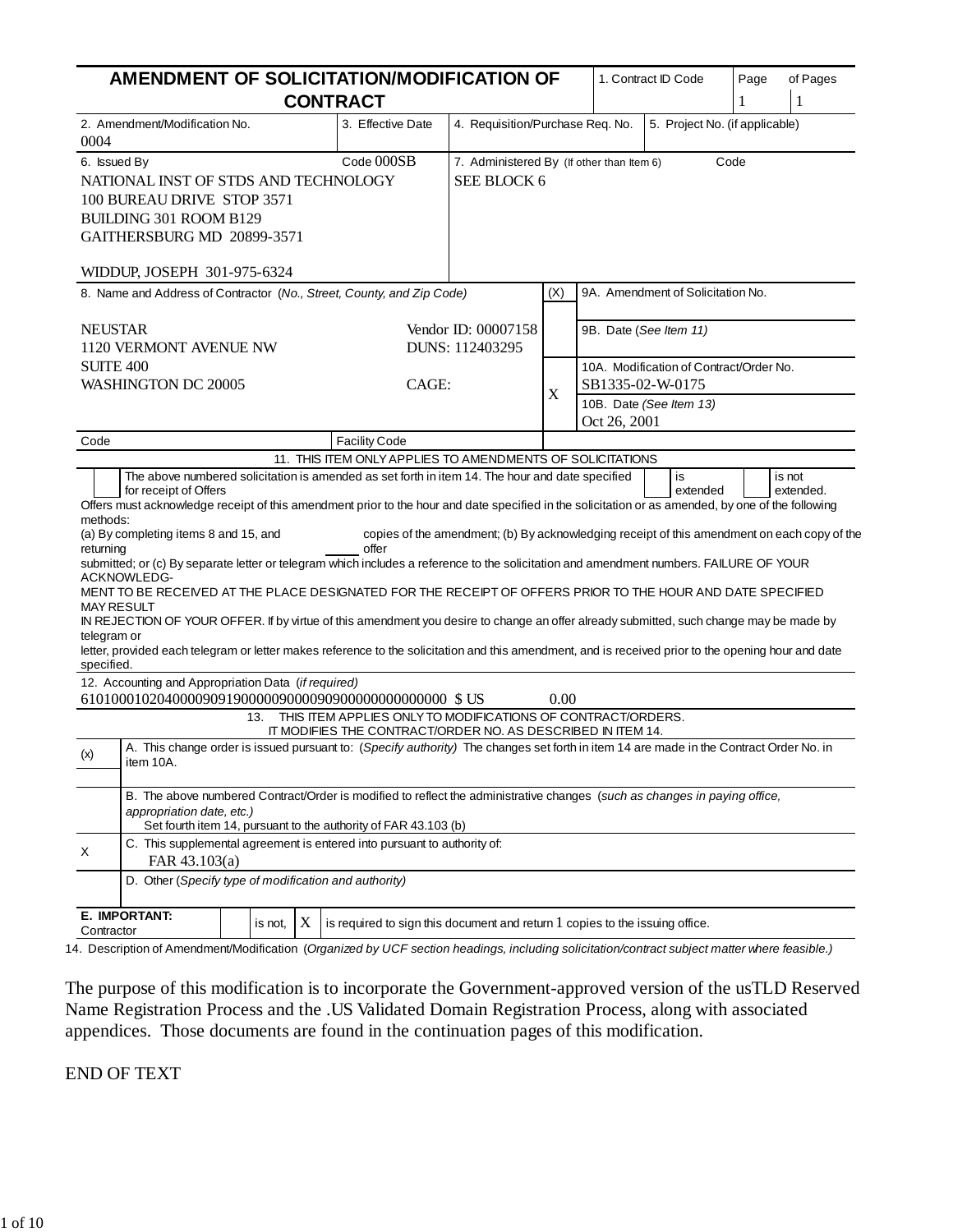2 of 10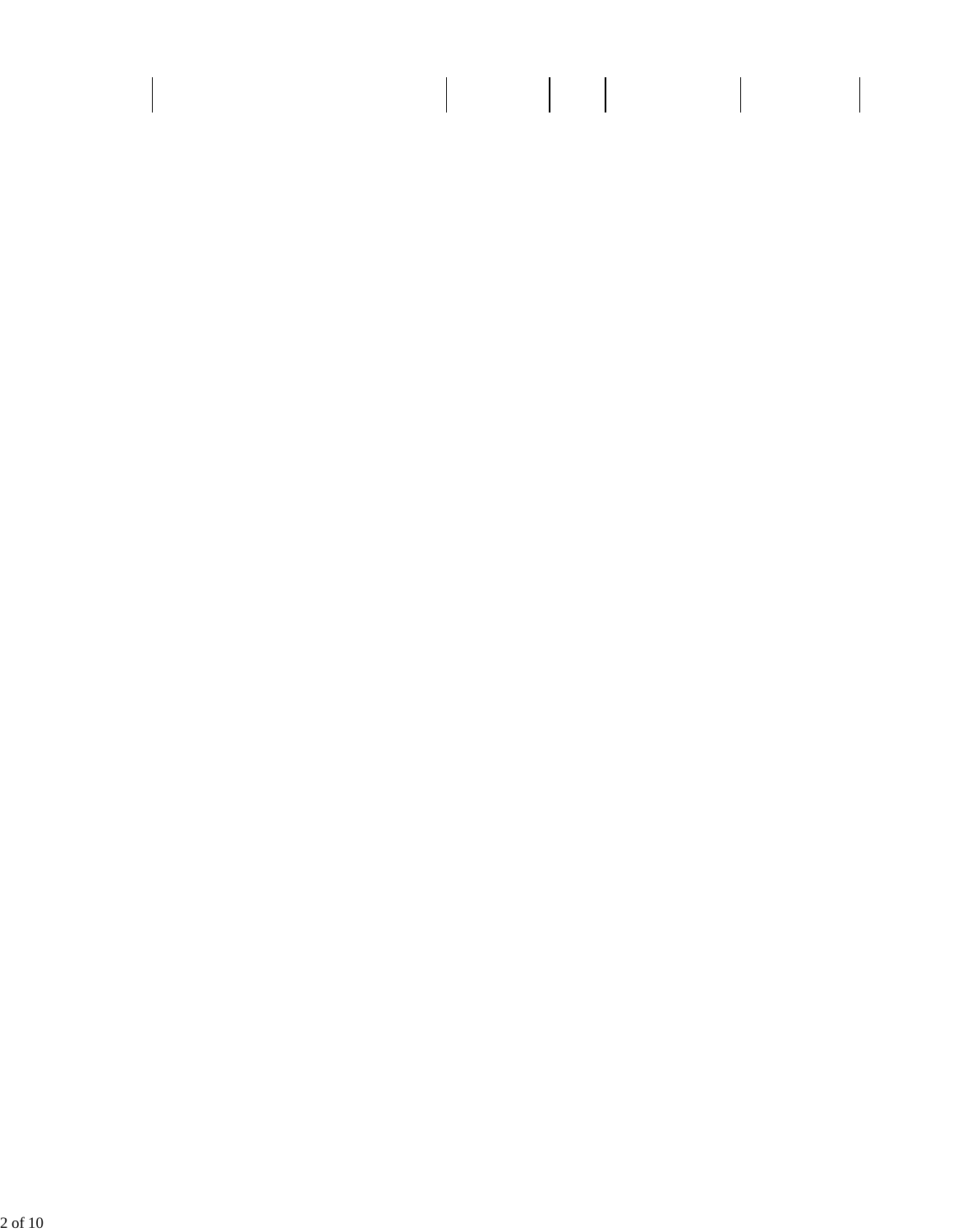### **USTLD RESERVED NAME REGISTRATION PROCESS**

The U. S. Department of Commerce awarded Purchase Order No. SB1335-02-W-0175 ("the contract") to NeuStar, Inc. ("the Contractor") for management of the .us domain, the country-code top-level domain uniquely associated with the United States. On April 24, 2002, the .us domain was opened to the general public for registration. To preserve the U.S. Government presence in the new expanded .us space, the Department of Commerce, working through the Federal CIO Council among others, reserved second-level domain names that correspond to the names used by the U.S. Government in the .gov space, as well as the names of states and local governments. The reservation list currently appears on the Contractor's website at http://www.neustar.us.

This document describes the process that the Contractor will use for registration of these names by the appropriate entities. This process is intended to provide a streamlined method for Federal, State and Local government entities to obtain access to the reserved names.

#### **Proposed Federal Reserved Name Registration Process**

The Contractor will serve as the registrar for all reserved name registrations. Registrations, modifications to registrations, deletions and registration renewals all will be ordered through a form-based registration and certification process. The Contractor will implement the following process:

**Step 1**: A pre-populated form will be sent by electronic mail to each Federal government Central Information Officer (CIO). This form will contain only those names that correspond to the recipient's agency or department. State and local government contacts will receive either email, or direct mail notifications and a web address, which they can go to for viewing their reserved names.

**Step 2**: In the case of the Federal Government, the CIO will complete the electronic form, selecting the available reserved names they wish to register along with the term of the registration (yearly or lifetime) and method of payment (credit card). State and local government points of contact will fill out a web form and then mail it to a PO Box that the Contractor set up.

**Step 3**: The CIO will return the completed form by e-mail within 90 days. State and local government points of contact will have 120 days.

**Step 4**: Once the Contractor has received the completed form and the appropriate payment, the names will be loaded into the Contractor's Registry system and the registration point of contact will be notified by email of the name registration(s).

The reserved names will be released for general availability on the date to be identified in the mailing described in Step 1.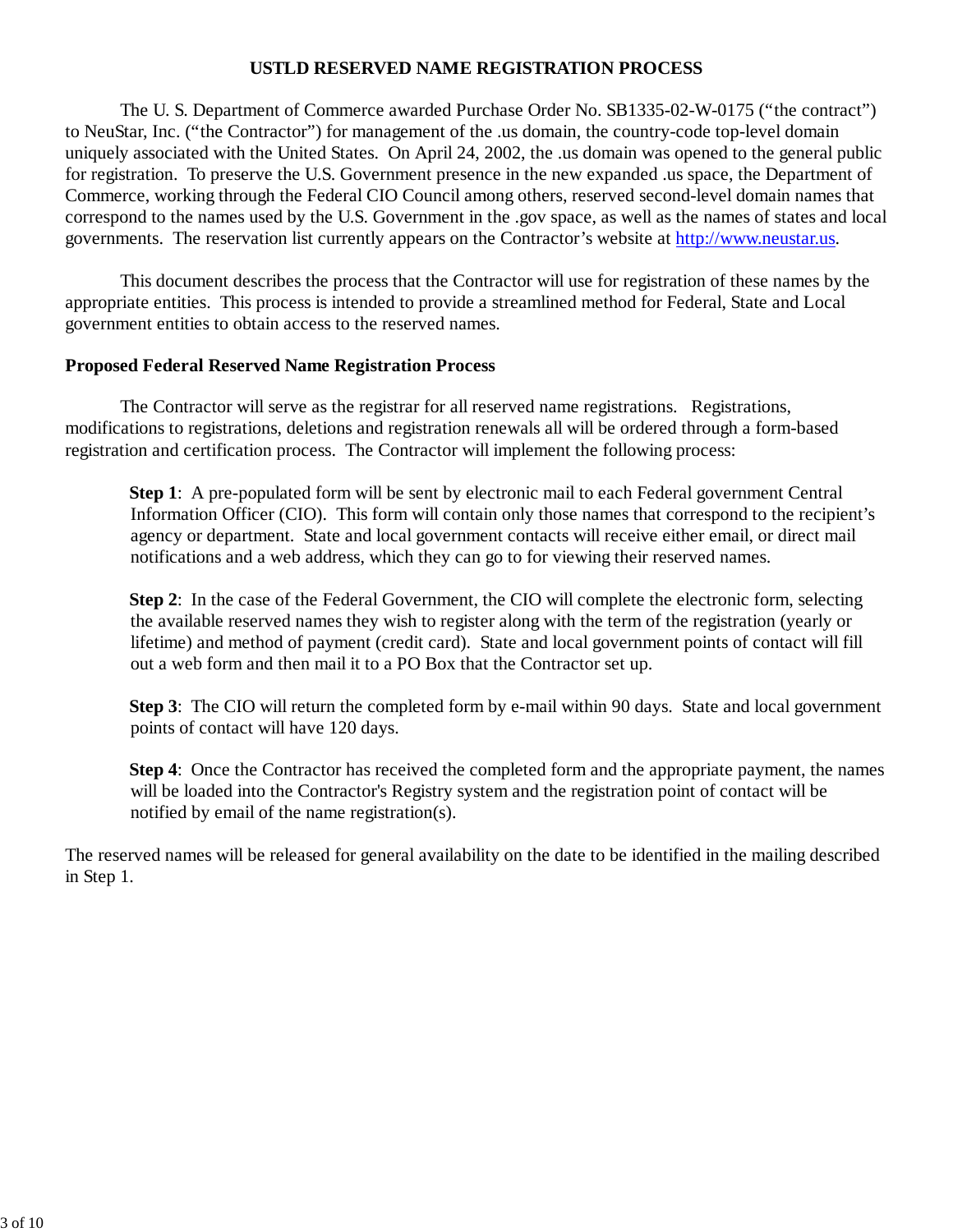#### **VALIDATED DOMAIN REGISTRATION PROCESS**

The .US Validated Domain Registration Process is detailed in the sections that follow. The documents provided break down the steps by type. Specifically, what parts are handled by the systems that the Contractor built for standard .BIZ and .US registrations as well as the manual processes required to complete validation and order entry.

The documents also detail the level of effort required to complete each step in the registration process. In order to give one an understanding of how the level of effort impacts the Contractor's costs, the incremental time by functional area are categorized for these out of manual processes. This information was used to derive the pricing that is provided in Appendix 3.

#### 1. Process Flow

Appendix 1 contains two process flows. The first process flow details the steps required to process a validated domain registration. The second process flow details the steps required to process a fully automated domain registration. In the first process flow the incremental level of effort to perform a validated registration are listed.

#### 2. Process Flow Description

Appendix 2 is the process flow description document. This documents provides the details of each step in the registration process as well as the functional areas that are impacted.

3. Business Case & Price By Option:

Appendix 3 contains the pricing options for a validated registration. The Contractor factored into its standard registration business case all of the incremental costs associated with the Validated Domain Registration Process. After capturing the incremental costs and applying a reasonable margin, the Contractor arrived at what the cost per unit needs to be for a Validated registration.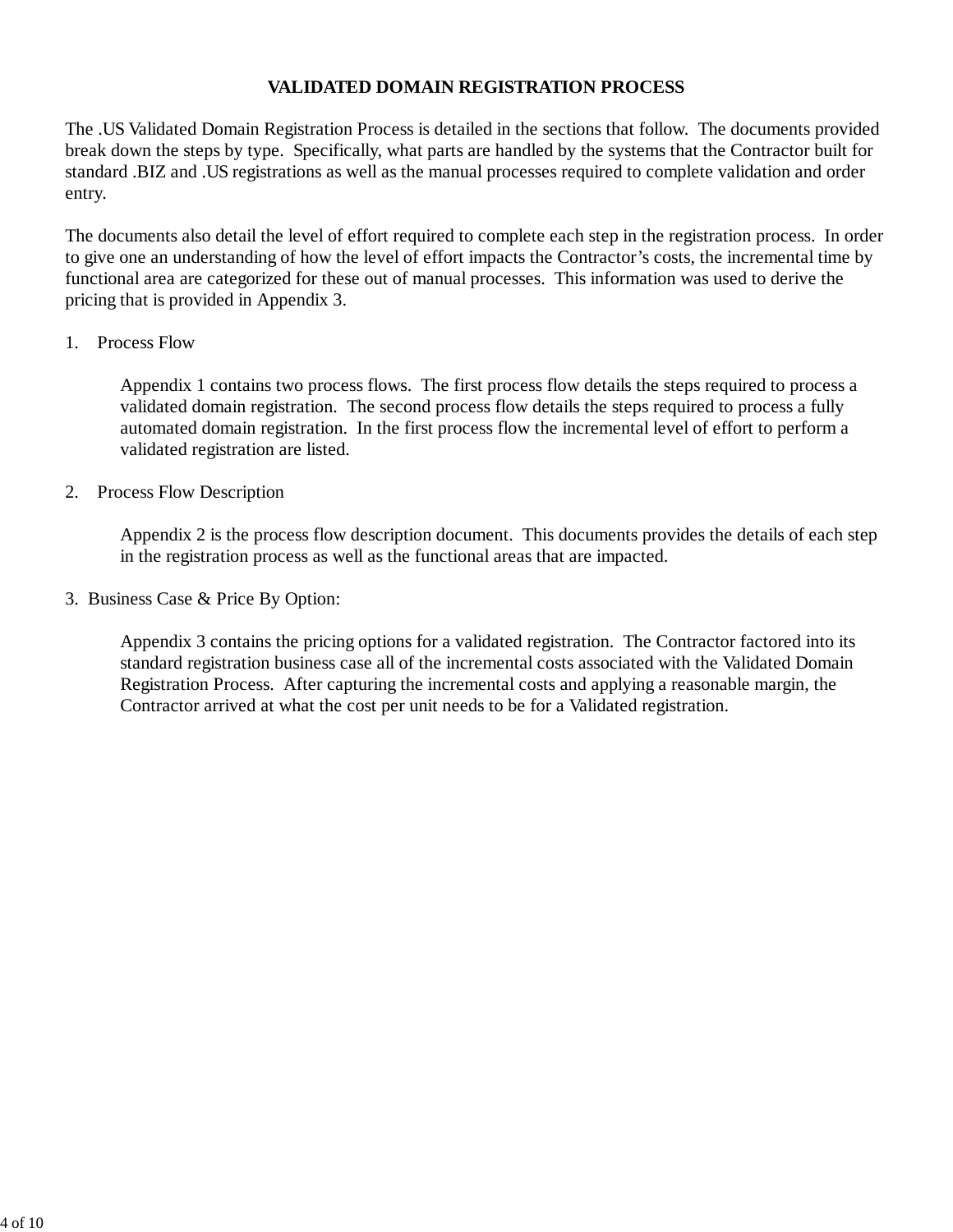## **APPENDIX 1 VALIDATED DOMAIN REGISTRATION PROCESS**

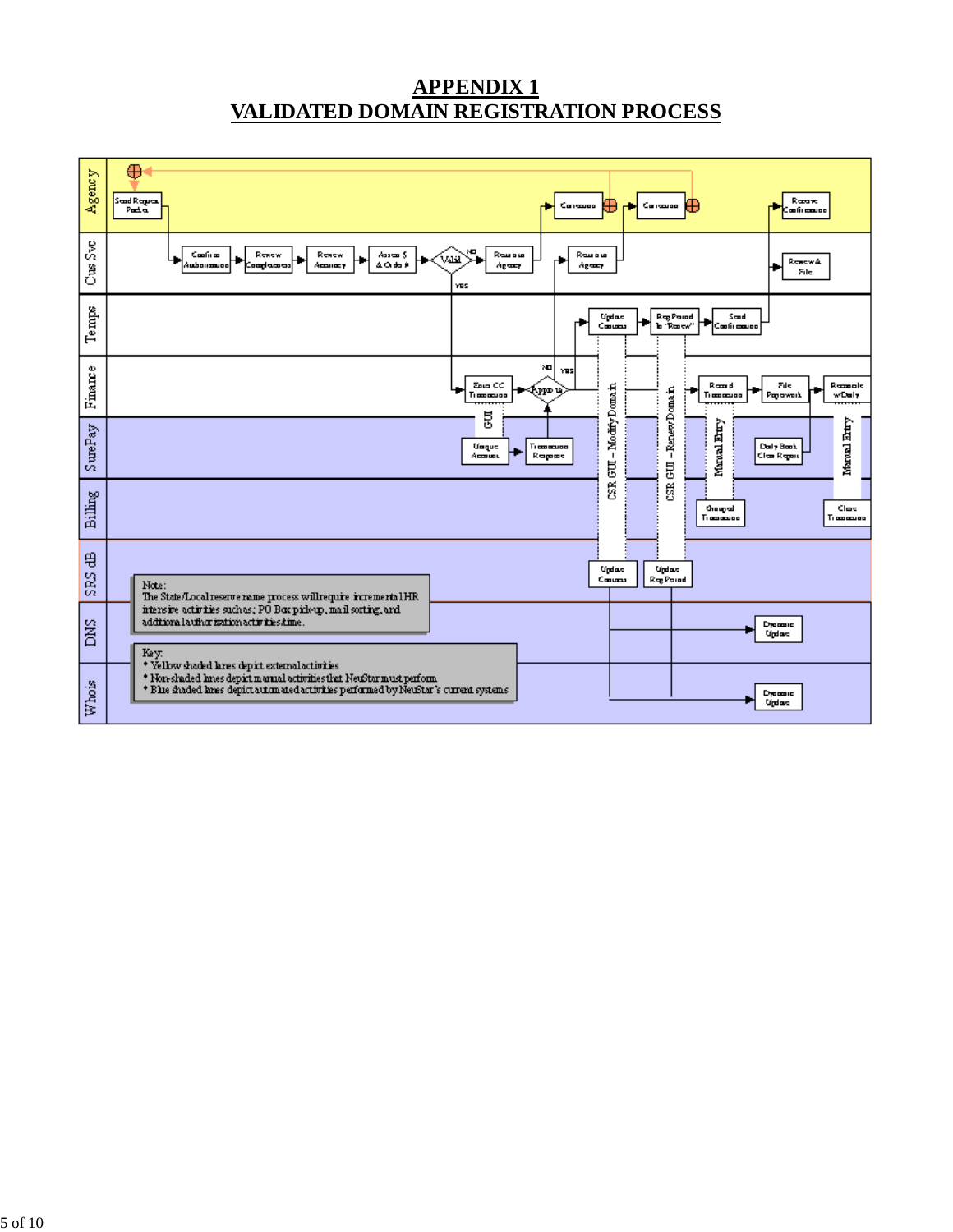## **APPENDIX 2 USTLD FEDERAL RESERVE NAME ALLOCATION PROCESS**

| <b>STEP</b><br><b>OWNER</b> |                         | <b>ACTIVITY &amp; DESCRIPTION</b>                                                                                                                                                                                                                                                                                                                                                                                        | <b>TRIGGER</b>                                    | SUPPORT TOOL(S) / SYSTEMS                                                                                                                                                                                                                                                                                                                                                                             |
|-----------------------------|-------------------------|--------------------------------------------------------------------------------------------------------------------------------------------------------------------------------------------------------------------------------------------------------------------------------------------------------------------------------------------------------------------------------------------------------------------------|---------------------------------------------------|-------------------------------------------------------------------------------------------------------------------------------------------------------------------------------------------------------------------------------------------------------------------------------------------------------------------------------------------------------------------------------------------------------|
| 1                           | <b>Customer Service</b> | Send Request Packet to Agency<br>Email full Request Packet with<br>instructions and "terms &<br>conditions" to Federal Agency<br>points of contact. The Request<br>Packet will minimally include;<br>Reserved names for each<br>agency<br>Request instructions<br>Terms & Conditions<br>Domain request forms<br>with fields for all domain<br>contacts<br>Credit card authorization<br>form<br>Pricing and billing sheet | DoC Pricing<br>Approval                           | 1.<br>DoC provided Agency email<br>list<br>2.<br>Agency Master List - excel<br>spreadsheet w/Agency, domain<br>name, and authorized email<br>cross-ref<br>3.<br>Contractor email text, email<br>generator, and receipt email<br>box<br>4.<br>Request packet with;<br>Reserved name list<br>$\circ$<br>Instructions<br>$\circ$<br>Terms & Conditions<br>$\circ$<br>Payment<br>$\circ$<br>authorization |
| 2                           | <b>Customer Service</b> | Receive Completed Request<br>Packet<br>Email with completed Request<br>Packets received via defined and<br>unique Federal Gov't Contractor<br>email address.                                                                                                                                                                                                                                                             | Email with<br>Request Packet<br>attachment        | Contractor email address<br>1.<br>2.<br>Talisma<br>3.<br><b>Request Packet</b>                                                                                                                                                                                                                                                                                                                        |
| 3                           | <b>Customer Service</b> | Confirm Authorization<br>Compare "from" email address and<br>"Agency Name" to Agency Master<br>List content. If the email address<br>and Agency name do not match that<br>contained in the excel spreadsheet a<br>"non-confirmed" email response<br>must be sent.                                                                                                                                                        | Email with<br><b>Request Packet</b><br>attachment | 1.<br>Agency Master List<br>2.<br>Soft-copy pre-written<br>"non-confirmed" email<br>3.<br><b>Request Packet</b>                                                                                                                                                                                                                                                                                       |
| $\overline{4}$              | <b>Customer Service</b> | <b>Review Completeness</b><br><b>Review Request Packet</b><br>completeness ensuring that all<br>forms and fields are included<br>paying special attention to ensure<br>minimally that each domain name<br>has all contact information and that<br>Credit Card authorization is<br>included.                                                                                                                              | Email with<br><b>Request Packet</b><br>attachment | 1.<br><b>Request Packet Requirements</b><br>Checklist<br>2.<br>Pre-written common error<br>response emails<br>3.<br><b>Request Packet</b>                                                                                                                                                                                                                                                             |
| 5                           | <b>Customer Service</b> | Review Accuracy<br>Review each form and field to<br>identify incorrect data, data that<br>does not synch from form to form<br>and instances where multiple credit<br>cards are not associated with<br>domain names.                                                                                                                                                                                                      | Email with<br><b>Request Packet</b><br>attachment | Common Error Checklist<br>1.<br>2.<br>Pre-written common error<br>response emails<br>3.<br><b>Request Packet</b>                                                                                                                                                                                                                                                                                      |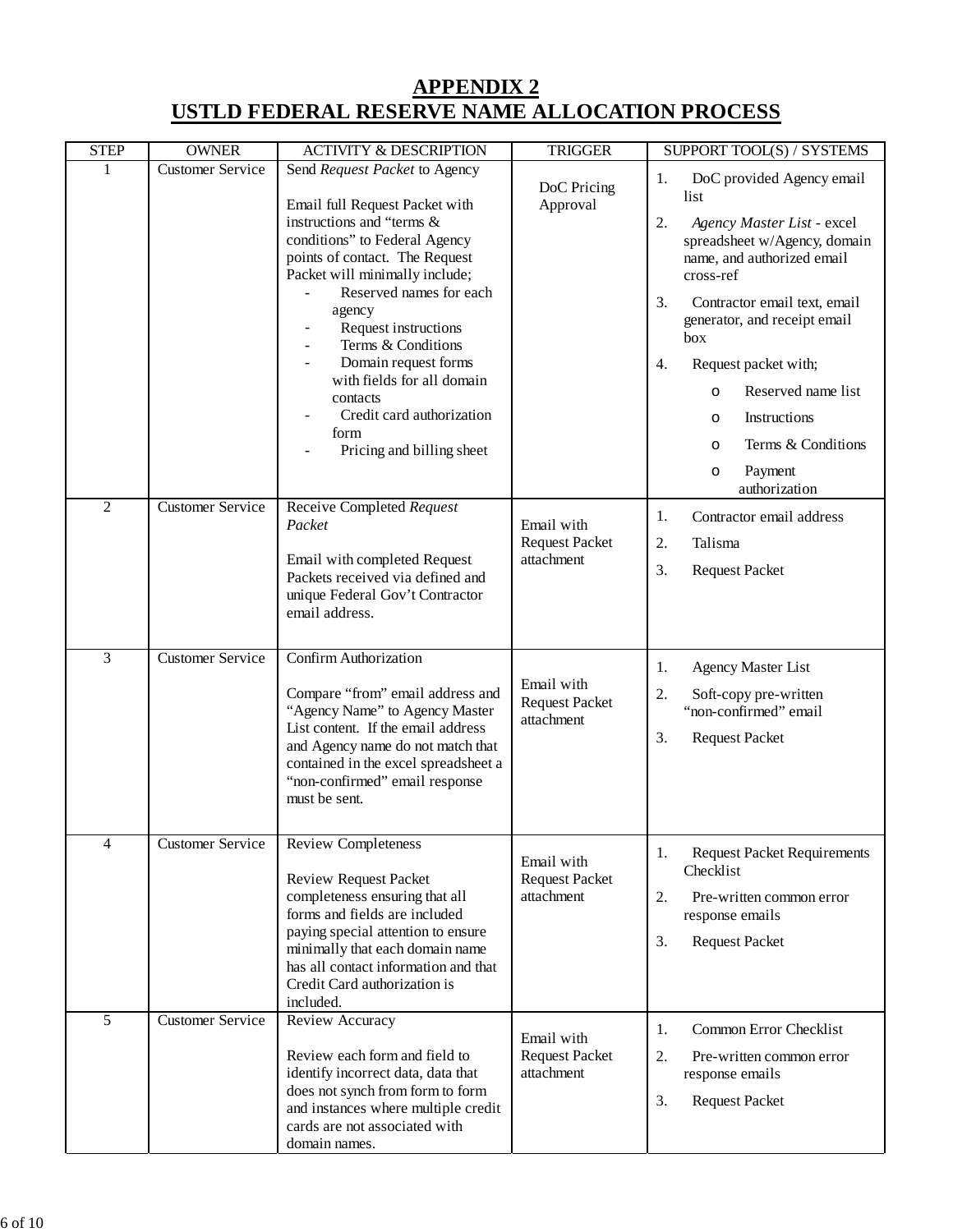| 6              | <b>Customer Service</b> | Assess Charge & Assign Order<br>Number<br>Audit pricing/billing sheet to<br>ensure numbers tie with domain<br>order forms and pricing<br>calculations are correct.<br>Assign an order number and record<br>such in Talisma and on the<br>paperwork for translation to billing<br>data.                                                     | Email with<br><b>Request Packet</b><br>attachment                | Pricing sheet<br>1.<br>Calculator<br>2.<br>3.<br>Order number tracking sheet<br>Talisma<br>4.<br>5.<br><b>Request Packet</b> |
|----------------|-------------------------|--------------------------------------------------------------------------------------------------------------------------------------------------------------------------------------------------------------------------------------------------------------------------------------------------------------------------------------------|------------------------------------------------------------------|------------------------------------------------------------------------------------------------------------------------------|
| $\tau$         | <b>Customer Service</b> | Determine if Request Packet<br>Complete<br>Record results of preliminary<br>review steps (steps 3-6) in Talisma<br>and on paperwork.                                                                                                                                                                                                       | Completion of<br>Steps 3,4,5, and 6.                             | Agency Master List Updated<br>1.<br>2.<br>Talisma<br>3.<br><b>Request Packet</b>                                             |
| 7a             | <b>Customer Service</b> | Request Packet Incomplete<br>If Request Packet appears to be<br>complete, does not have<br>common/known errors, and is<br>confirmed as being received from<br>an authorized Agency email account<br>then date/time/rep stamp the packet<br>and forward to Finance.                                                                         | Completion of Step<br>7.                                         | Talisma<br>1.<br>2.<br><b>Request Packet</b>                                                                                 |
| 7 <sub>b</sub> | <b>Customer Service</b> | <b>Request Packet Complete</b><br>If any error is identified in Steps 3,<br>4, 5, or 6 such should be record in<br>Talisma and on the paperwork. An<br>email must be crafted with all error<br>details and next steps and then<br>returned to the submitting email<br>address.                                                             | Completion of Step<br>7.                                         | 3.<br>Email text editor<br>Talisma<br>4.<br>5.<br><b>Request Packet</b>                                                      |
| 8              | Finance                 | <b>Enter Credit Card Transaction</b><br>Enter each Credit card transaction<br>into the Federal Gov't Reserve<br>Name SurePay account via the web<br>interface. The SurePay order<br>number should be the Customer<br>Service assigned order number to<br>support later reconciliation and<br>research.                                     | Credit Card<br>Authorization form<br>sent by Customer<br>Service | 1.<br>Fed Gov't SurePay account<br>2.<br>SurePay interface<br>3.<br>Customer Service assigned<br>order number                |
| 9              | Finance                 | Receive Credit Response<br>SurePay shall respond with<br>approval or denial within 5<br>minutes. The response shall be<br>printed and attached to original<br>credit card authorization noting any<br>pertinent denial information for use<br>by Customer Service.<br>Finance personnel should go to step<br>14 after sending approvals to | <b>Entered SurePay</b><br>transaction                            | Email<br>1.<br>Printer<br>2.                                                                                                 |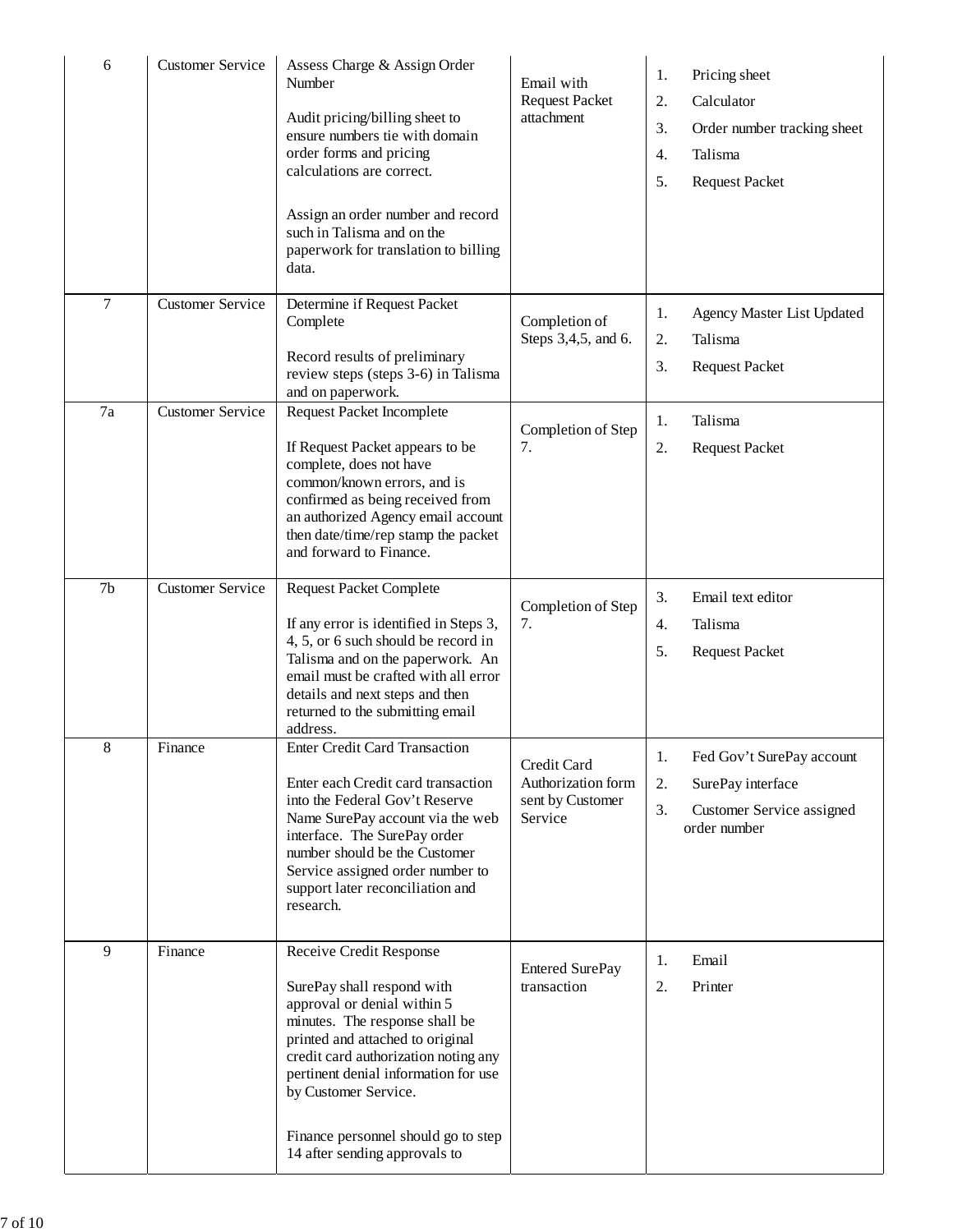|    |                                 | Customer Service entry temp or<br>denials to Customer Service lead.                                                                                                                                                                                                                                                                                                                                                                                                                             |                                                  |                                                                                                                                               |
|----|---------------------------------|-------------------------------------------------------------------------------------------------------------------------------------------------------------------------------------------------------------------------------------------------------------------------------------------------------------------------------------------------------------------------------------------------------------------------------------------------------------------------------------------------|--------------------------------------------------|-----------------------------------------------------------------------------------------------------------------------------------------------|
| 10 | <b>Customer Service</b><br>Temp | <b>Update Contacts</b><br>Using the "Modify Domain"<br>transaction command in the CSR<br>GUI change all domain contacts per<br>information contained in the<br>Request Packet. Domain contacts<br>include;<br>Registrant<br><b>Billing</b><br>Administrative                                                                                                                                                                                                                                    | Credit card<br>approval response<br>from Finance | <b>SRS GUI</b><br>1.<br>2.<br>"Modify Domain" transaction<br>instructions/job aid<br>3.<br><b>Request Packet</b>                              |
|    |                                 | <b>Billing</b><br>Note the registrant password<br>should be entered into the<br>"name-value pair" field to verify<br>authorization of later changes.                                                                                                                                                                                                                                                                                                                                            |                                                  |                                                                                                                                               |
| 11 | <b>Customer Service</b><br>Temp | <b>Update Registration Period</b><br>Using the "renew domain"<br>transaction command in the CSR<br>GUI update the registration period<br>for each domain as indicated in the<br>Request Packet.                                                                                                                                                                                                                                                                                                 | Credit Card<br>approval response<br>from Finance | <b>SRS GUI</b><br>1.<br>"Renew Domain" transaction<br>2.<br>instruction/job aid                                                               |
| 12 | <b>Customer Service</b><br>Temp | Send Confirmation<br>Draft confirmation email (utilizing<br>pre-written template) listing all<br>completed/updated domain names,<br>their registration period, and the<br>total credit card charge.                                                                                                                                                                                                                                                                                             | Completion of<br>Steps 10 and 11                 | Pre-written confirmation<br>1.<br>email text<br>2.<br>List of entered domain names<br>3.<br>Credit card charge details                        |
| 13 | <b>Customer Service</b>         | Review & File<br>Ensure that all necessary activities<br>have been completed and properly<br>noted on paperwork and in Talisma<br>with order number cross-reference.<br>Check Whois and Speed of Light to<br>confirm DNS and Whois<br>propogation.<br>All paperwork to include at least<br>the following must be filed for later<br>retrieval.<br><b>Initial Request</b><br>Order Number<br>Date/time/rep stamps for<br>each activity and<br>disposition<br>SurePay approval/denial<br>response |                                                  | 1.<br>Full Request Packet with<br>activity notes and date/time<br>stamps<br>2.<br><b>SRS GUI</b><br>3.<br>usTLD Whois<br>4.<br>Speed of Light |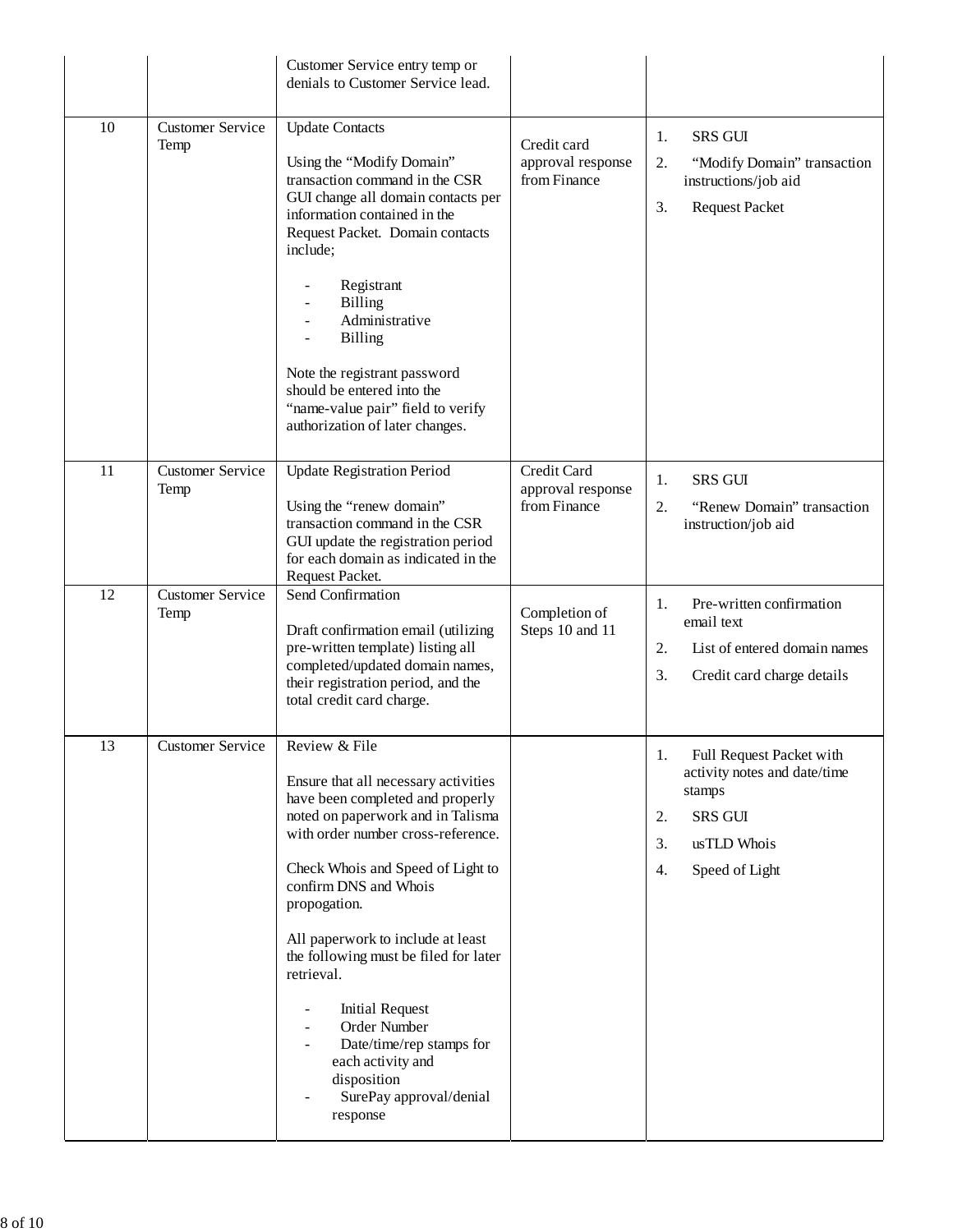| 14 | Finance                 | <b>Record Billing Transaction</b><br>Create a daily Peoplesoft (billing<br>system) transaction tracking all<br>SurePay submissions.                                                                                                                                                                         | Step 9 | Peoplesoft<br>1.<br>2.<br><b>SurePay</b>                                                                                                                                                                                   |
|----|-------------------------|-------------------------------------------------------------------------------------------------------------------------------------------------------------------------------------------------------------------------------------------------------------------------------------------------------------|--------|----------------------------------------------------------------------------------------------------------------------------------------------------------------------------------------------------------------------------|
| 15 | Finance                 | Reconcile w/Daily<br>Reconcile daily SurePay bank<br>clearance list with prior SurePay<br>transaction submissions to ensure<br>accuracy and completeness. Upon<br>accurate reconciliation clear/close<br>Peoplesoft transaction for posting.                                                                |        | List of prior credit card<br>1.<br>submissions                                                                                                                                                                             |
| 16 | <b>Customer Service</b> | Audit<br>Review SRS Inventory and Activity<br>reports comparing such to Billing<br>and Talisma activity reports to<br>ensure full reconciliation. Audit<br>approach must confirm that no<br>domain orders have been lost or<br>added and that no financial<br>transactions have been lost or<br>duplicated. |        | <b>SRS Reserve Name Activity</b><br>1.<br>Report<br>2.<br><b>SRS</b> Reserve Name Inventory<br>List<br>3.<br>Agency Master List with<br>disposition notes<br>4.<br>SurePay Activity List<br>5.<br>Peoplesoft Activity List |

Note: This process only represents Federal reserve name allocation activities conducted after system and tool development, training, and SurePay account set-up and does not fully represent the error correction process for submissions that are denied payment authorization or otherwise do not meet the Contractor's full information requirements.